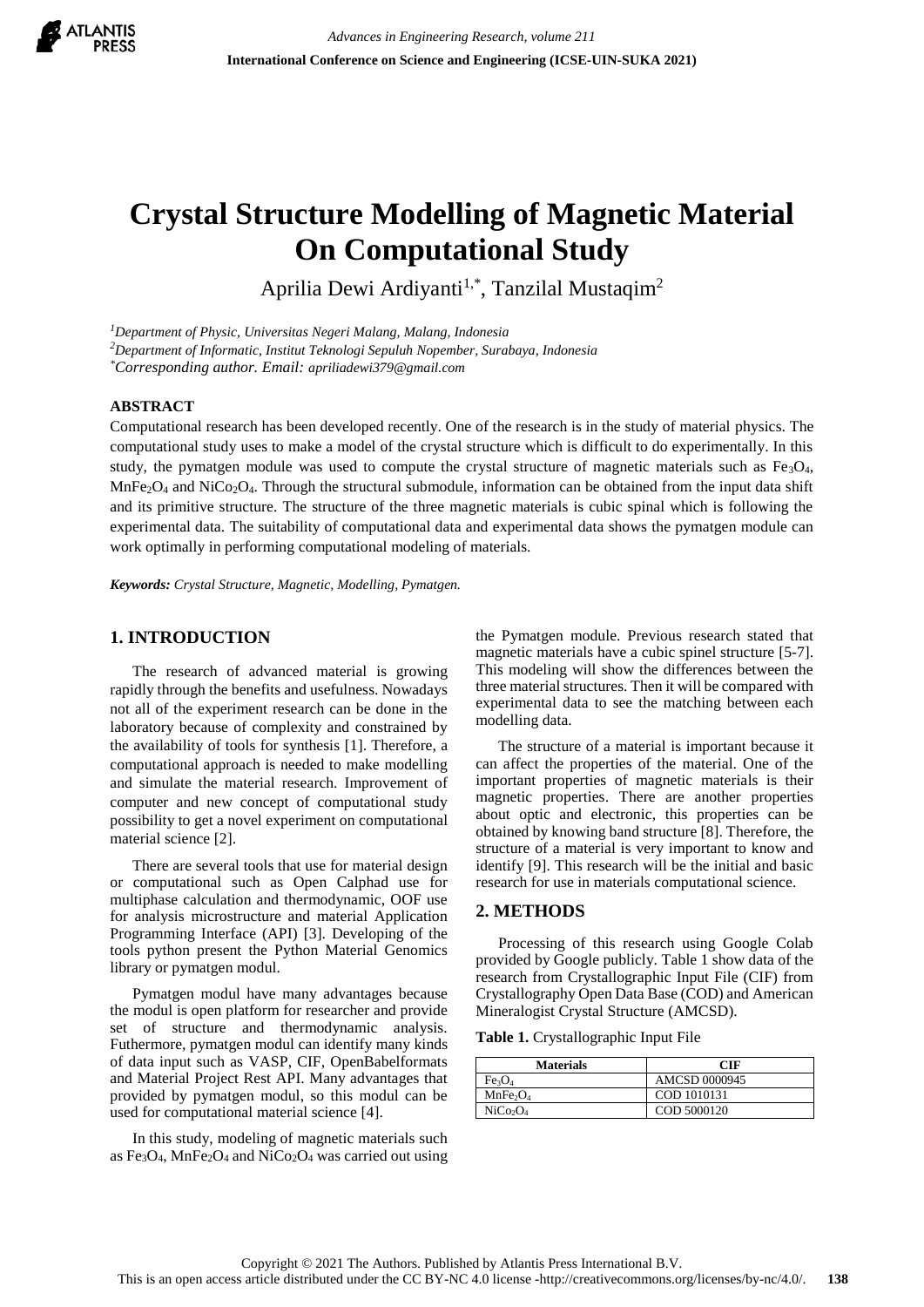The first procedure of this research is the installation of the pymatgen module in Google Collab. After the installation is complete, the next process is input of the Element, Molecule, Lattice and Structure modules. The Element and Molecule module is used to determine the radius of each of the atoms making up the material. Lattice and Structure modules use to define the structures of each material. Then input CIF data from Fe<sub>3</sub>O<sub>4</sub>, MnFe<sub>2</sub>O<sub>4</sub> and NiCo<sub>2</sub>O<sub>4</sub>. The input data will provide information about the lattice parameters, the number of atoms and the volume.

In addition, it can be used to determine the primitive structure of each material. Then the result data enter in the crystal toolkit to determine the 3D structure image. The analysis was carried out by comparing the data with the results of the experiment research.

# **3. RESULTS AND DISCUSSION**

The crystal structure of a material is usually described in the form of 3D balls and sticks or polyhedra depending on the crystal system [10]. Figure 1 is the result of modeling using the pymatgen module on Fe<sub>3</sub>O<sub>4</sub>, MnFe<sub>2</sub>O<sub>4</sub> and NiCo<sub>2</sub>O<sub>4</sub> materials. It can be seen that the three magnetic materials have the same structure, namely cubic spinel.

Based on the Figure 1 MnFe<sub>2</sub>O<sub>4</sub> and NiCo<sub>2</sub>O<sub>4</sub> have similar structure, This is because both are included in the binary oxide group, which has two metals bonded to oxygen [11]. Fe<sub>3</sub>O<sub>4</sub> has a very dense structure because there are two types of  $Fe^{2+}$  and  $Fe^{3+}$  atoms scattered in octahedral and tetrahedral sites [12].

Beside that in the pymatgen module the crystal structure data above can be used to search for the primitive structure of each material. The process for obtaining the primitive structure is described in Figure 2.

Figure 3 shows the results of the modeling of the primitive structures of Fe<sub>3</sub>O<sub>4</sub>, MnFe<sub>2</sub>O<sub>4</sub> and NiCo<sub>2</sub>O<sub>4</sub>. The primitive structure of the three materials is the same, which is included in the rhombohedral system [13].

The data of the crystal and primitive structures are compiled in Table 2. The data shows the lattice parameters (a=b=c), angle and volume of each structures. The difference between the crystal and primitive structures of this model is in accordance with the experimental data that has been carried out previously [14]. The differences of lattice parameters between crystal and primitive structures of three materials shown in Figure 1 and Figure 3 are since primitive cells are the unit cells that make up the crystal structure [15]. So it can be seen that the lattice parameters of Fe<sub>3</sub>O<sub>4</sub>, MnFe<sub>2</sub>O<sub>4</sub> and NiCo<sub>2</sub>O<sub>4</sub> are larger than the lattice parameters of the primitive structure. A change in the lattice parameter will result a change in the volume of the structure. This is because the volume of crystal and primitive structures is the product of the multiplication of the lattice parameter [16]. The difference also occurs in the angles of the three magnetic materials, crystal structures included in the cubic spinel crystal system have an angle of 90˚, while the primitive structures that are part of the rhombohedral system have an angle of 60˚.



Figure 1 Crystal Structure of a) Fe<sub>3</sub>O<sub>4</sub>, (b) MnFe<sub>2</sub>O<sub>4</sub> and (c)  $NiCo<sub>2</sub>O<sub>4</sub>$ .

In addition to identifying the crystal structure, there is a calculation using density functional theory (DFT) to determine the band structure of each material. Figure 3 shows the difference in the structural bands of  $Fe<sub>3</sub>O<sub>4</sub>$ ,  $MnFe<sub>2</sub>O<sub>4</sub>$  and NiCo<sub>2</sub>O<sub>4</sub>. Band structure is an important parameter in a material [17]. Knowing the band structure we can get information about electronic properties of the material such as the conduction band, valence band and band gap [18]. There are DOS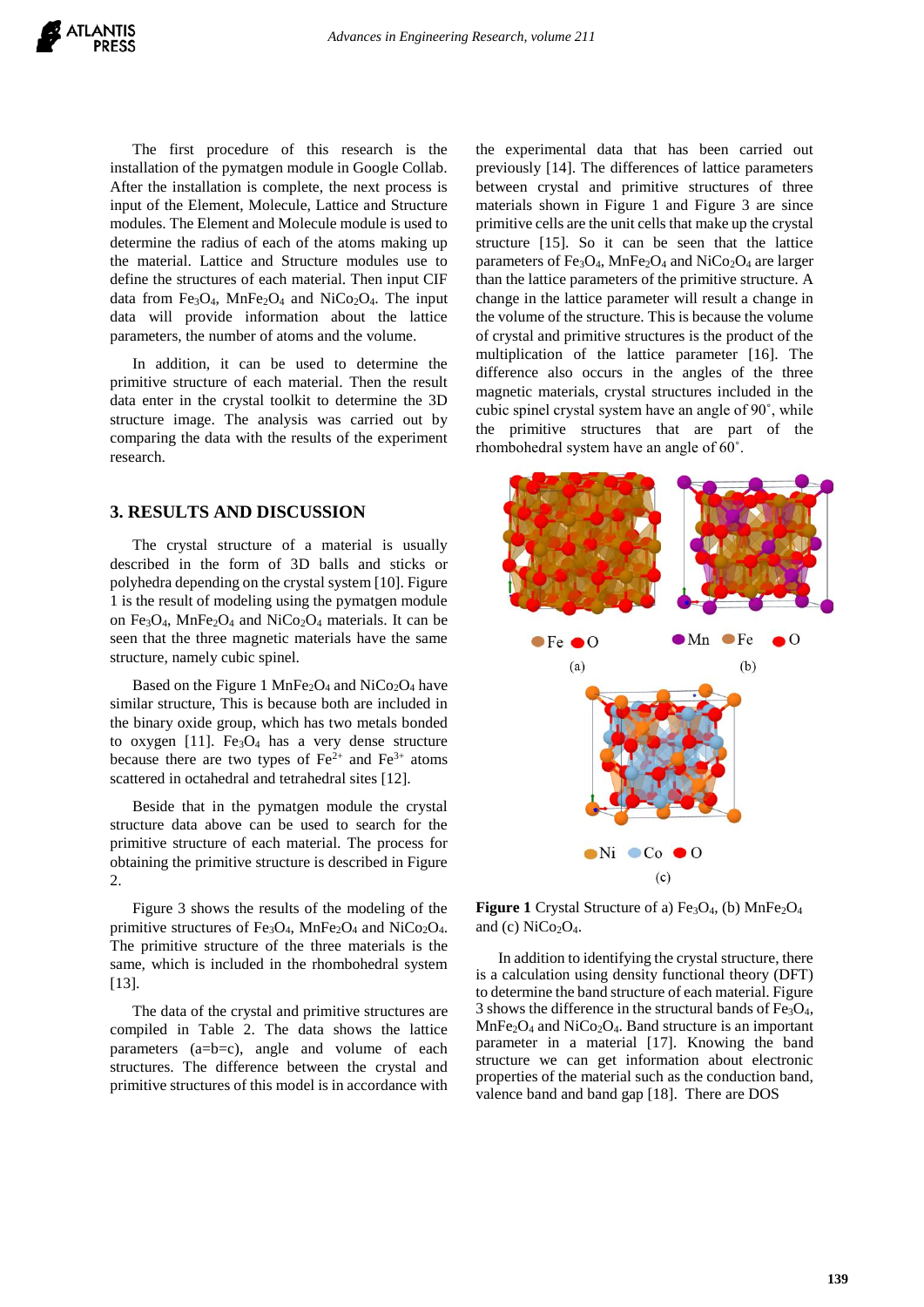|                                  |                                 | <b>Crvstal Structure</b> |                | <b>Primitive Structure</b> |             |                |
|----------------------------------|---------------------------------|--------------------------|----------------|----------------------------|-------------|----------------|
|                                  | Lattice<br><i>parameter (Å)</i> | Angle $(°)$              | Volume $(A^3)$ | Lattice parameter          | Angle $(°)$ | Volume $(A^3)$ |
| Fe <sub>3</sub> O <sub>4</sub>   | 8.3958                          | 90                       | 591.8154       | 5.9367                     | 60          | 147.9538       |
| MnFe <sub>2</sub>                | 8.5150                          | 90                       | 617.3819       | 6.0210                     | 60          | 154.3455       |
| NiCo <sub>2</sub> O <sub>4</sub> | 8.2065                          | 90                       | 552.6802       | 5.8029                     | 60          | 138.1701       |

## **Table 2.** Data Output From Modelling Crystal and Primitive Structure



**Figure 2** Flowchart of primitive structure.



Figure 3 Primitive Structure of (a) Fe<sub>3</sub>O<sub>4</sub>, (b) MnFe<sub>2</sub>O<sub>4</sub> and (c)  $NiCo<sub>2</sub>O<sub>4</sub>$ .



Figure 4 Band structure of a) Fe<sub>3</sub>O<sub>4</sub>, (b) MnFe<sub>2</sub>O<sub>4</sub> and (c) NiCo2O4.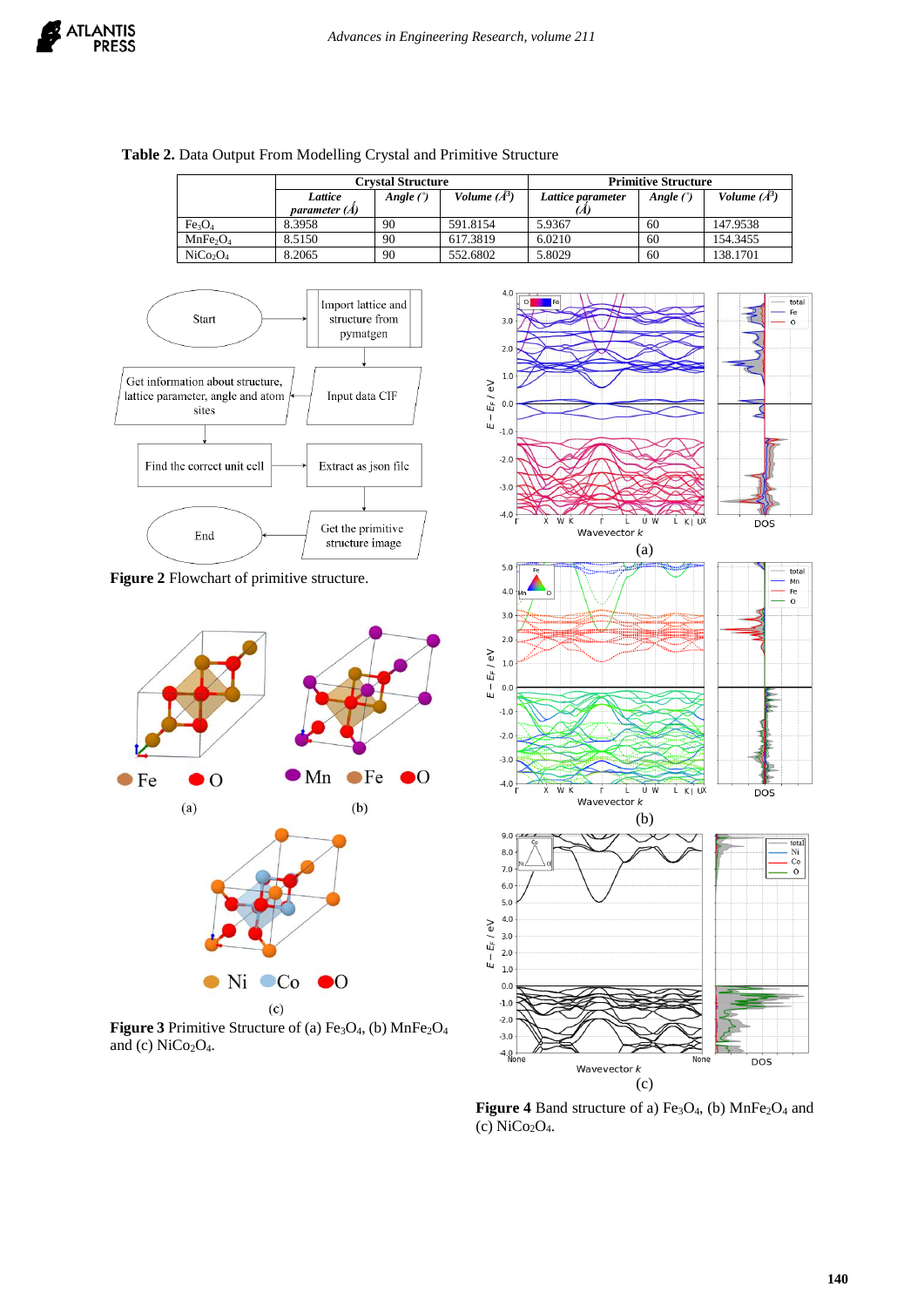(Density of State) which describes interband transitions and tabulate structural configuration [19].

The valence band is located at the bottom, while the conduction band is located at the top band structure. The difference between the three band structures lies in the distance formed between the valence band and conduction band due to the difference in ions that fill the octahedral part of each crystal structure. NiCo<sub>2</sub>O<sub>4</sub> bandgap energy is higher than Fe<sub>3</sub>O<sub>4</sub> and MnFe<sub>2</sub>O<sub>4</sub> due to the presence of Co at the octahedral site, which is proven to increase the distance below the conduction band [19]. The band gap can be determined by looking at the distance formed between the conduction band and the valence band. The band gaps of  $Fe<sub>3</sub>O<sub>4</sub>$ , MnFe<sub>2</sub>O<sub>4</sub> and NiCo<sub>2</sub>O<sub>4</sub> are 2 eV, 1.7 eV and 5 eV, respectively. These results are in accordance with research both computationally and experimentally that have been carried out previously which stated that magnetic materials have a band gap in the range of 1.5- 5 eV with the highest band gap owned by  $NiCo<sub>2</sub>O<sub>4</sub>$ magnetic materials [\[19-21\]](#page-4-0).

### **4. CONCLUSION**

The Research with a computational approach on  $Fe<sub>3</sub>O<sub>4</sub>$ , MnFe<sub>2</sub>O<sub>4</sub> and NiCo<sub>2</sub>O<sub>4</sub> magnetic materials was successfully carried out by using Google Colab and the pymatgen module. The results of the crystal structure modelling of the three materials show similarities with previous research, that is spinel cubic crystal structure with a combination of atoms between octahedral and tetrahedral parts. Then obtained the primitive rhombohedral structure of the three materials. Band structure calculation shows the band gap of each material is 2 eV, 1.7 eV and 5 eV. These results indicate that the pymatgen module is powerful to be used in computational modeling in materials science research.

## **REFERENCES**

- <span id="page-3-0"></span>[1] J. H. Panchal, S. R. Kalidindi, and D. L. McDowell, "Key computational modeling issues in integrated computational materials engineering," Computer-Aided Design, vol. 45, pp. 4-25, 2013.
- <span id="page-3-1"></span>[2] R. de Borst, "Challenges in computational materials science: Multiple scales, multi-physics and evolving discontinuities," Computational Materials Science, vol. 43, pp. 1-15, 2008/07/01/ 2008.
- <span id="page-3-2"></span>[3] S. P. Ong, S. Cholia, A. Jain, M. Brafman, D. Gunter, G. Ceder, et al., "The Materials Application Programming Interface (API): A simple, flexible and efficient API for materials data based on REpresentational State Transfer (REST) principles," Computational Materials Science, vol. 97, pp. 209-215, 2015.
- <span id="page-3-3"></span>[4] S. P. Ong, W. D. Richards, A. Jain, G. Hautier, M. Kocher, S. Cholia, et al., "Python Materials Genomics (pymatgen): A robust, open-source python library for materials analysis," Computational Materials Science, vol. 68, pp. 314-319, 2013/02/01/ 2013.
- <span id="page-3-4"></span>[5] Z. Mo, C. Zhang, R. Guo, S. Meng, and J. Zhang, "Synthesis of Fe3O4 nanoparticles using controlled ammonia vapor diffusion under ultrasonic irradiation," Industrial & engineering chemistry research, vol. 50, pp. 3534-3539, 2011.
- [6] J. Zhang, Y. Sun, X. Li, and J. Xu, "Fabrication of NiCo2O4 nanobelt by a chemical coprecipitation method for non-enzymatic glucose electrochemical sensor application," Journal of Alloys and Compounds, p. 154796, 2020.
- [7] S. T. Yazdi, P. Iranmanesh, S. Saeednia, and M. Mehran, "Structural, optical and magnetic properties of MnxFe3− xO4 nanoferrites synthesized by a simple capping agent-free coprecipitation route," Materials Science and Engineering: B, vol. 245, pp. 55-62, 2019.
- <span id="page-3-5"></span>[8] W.-Z. Yu, J.-A. Yan, and S.-P. Gao, "Band Gap Characters and Ferromagnetic/Antiferromagnetic Coupling in Group-IV Monolayers Tuned by Chemical Species and Hydrogen Adsorption Configurations," Nanoscale Research Letters, vol. 10, p. 351, 2015/09/04 2015.
- <span id="page-3-6"></span>[9] X. Gui and W. Xie, "Crystal Structure, Magnetism, and Electronic Properties of a Rare-Earth-Free Ferromagnet: MnPt5As," Chemistry of Materials, vol. 32, pp. 3922-3929, 2020/05/12 2020.
- [10] A. D. Banadaki and S. Patala, "A threedimensional polyhedral unit model for grain boundary structure in fcc metals," npi Computational Materials, vol. 3, p. 13, 2017/03/27 2017.
- [11] G.-S. Jang, E.-B. Kim, M. S. Akhtar, H.-S. Shin, and S. Ameen, "An exploration of 3 methoxypropionitrile chemical sensor based on layered hexagonal NiCo2O4 nanoplates as electrode material," Ceramics International, 2021/02/15/ 2021.
- [12] A. Nikmah, A. Taufiq, and A. Hidayat, "Synthesis" and Characterization of Fe3O4/SiO2 nanocomposites," IOP Conference Series: Earth and Environmental Science, vol. 276, p. 012046, 2019/06/03 2019.